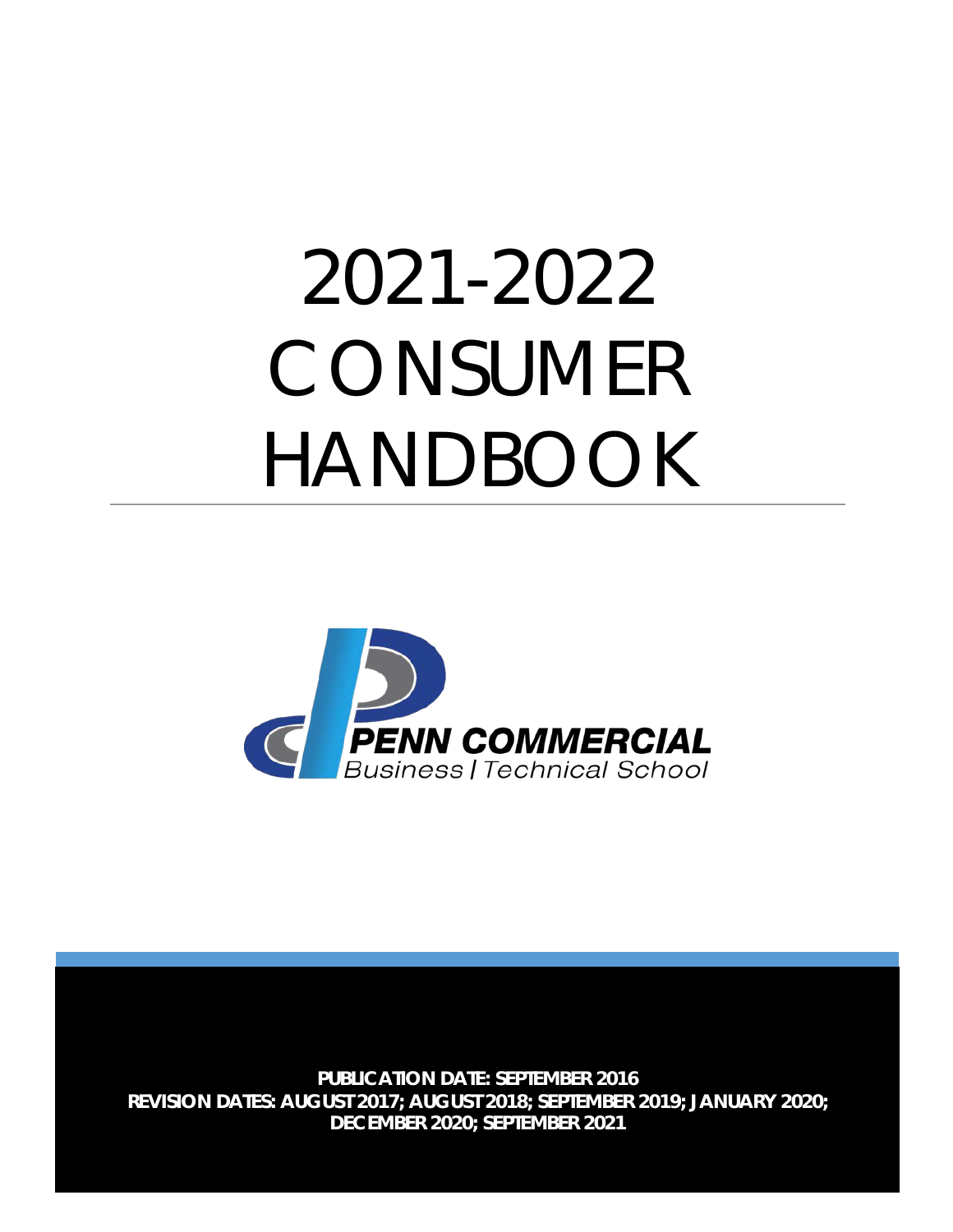# **TABLE OF CONTENTS**

| <b>OVERVIEW</b>                                                                       | $2 - 8$                          |
|---------------------------------------------------------------------------------------|----------------------------------|
| <b>MISSION STATEMENT</b>                                                              | $\overline{2}$                   |
| STATEMENT OF NONDISCRIMINATION                                                        | $\overline{2}$                   |
| <b>HOW THIS PUBLICATION IS DISTRIBUTED</b>                                            | $\overline{2}$                   |
| <b>CONSUMER INFORMATION</b>                                                           | $2 - 3$                          |
| STUDENT DEMOGRAPHIC INFORMATION                                                       | 3                                |
| STUDENT ACHIEVEMENT RATES AND INFORMATION                                             | 4                                |
| RETENTION AND STUDENT DIVERSITY                                                       | 5                                |
| <b>IMPROVEMENTS TO ACADEMIC PROGRAMS</b>                                              | 5                                |
| TRANSFER OF CREDIT TO OTHER SCHOOLS                                                   | 5                                |
| <b>TRANSFER OF CREDIT TO PENN COMMERCIAL</b>                                          | 6                                |
| COPYRIGHTED WORKS IN EDUCATION AND RESEARCH                                           | 6                                |
| <b>TEXTBOOK INFORMATION</b>                                                           | 6                                |
| FAMILY EDUCATION RIGHTS AND PRIVACY ACT (FERPA)                                       | 7                                |
| PROTECTION OF STUDENT SPEECH AND ASSOCIATED RIGHTS                                    | $\overline{7}$                   |
| <b>VACCINATION POLICY</b>                                                             | $\overline{7}$<br>$\overline{7}$ |
| CONSTITUTION DAY AND VOTER REGISTRATION INFORMATION<br><b>CAMPUS CRIME STATISTICS</b> | $\overline{7}$                   |
| SEXUAL ASSAULT POLICY                                                                 | $\overline{7}$                   |
| SEXUAL VIOLENCE AWARENESS AND EDUCATION PROGRAM                                       | $\overline{7}$                   |
| ALCOHOL AND OTHER DRUGS INFORMATION                                                   | $7 - 8$                          |
| <b>DISABILITY SERVICES</b>                                                            | 8                                |
| PROGRAM OFFERING AND OCCUPATIONAL PROFILES (SOC CODES)                                | 8                                |
|                                                                                       |                                  |
| <b>FINANCIAL INFORMATION</b>                                                          | $9 - 13$                         |
| <b>FINANCIAL NEED</b>                                                                 | 9                                |
| <b>TUITION AND FEES SCHEDULE</b>                                                      | 9                                |
| FEDERAL FORMULA FOR DETERMINING ELIGIBILITY                                           | 9                                |
| <b>ELIGIBILITY REQUIREMENTS</b>                                                       | 10                               |
| <b>FINANCIAL AID PROGRAMS</b>                                                         | 10                               |
| <b>GRANTS</b>                                                                         | 10                               |
| LOANS                                                                                 | 11                               |
| VETERANS BENEFITS AND TRANSITION ACT OF 2018                                          | 11                               |
| <b>VETERANS ACADEMIC PROGRESS/PROBATION</b>                                           | 11                               |
| <b>OUTSIDE AGENCY FUNDING</b><br>HOW TO APPLY FOR FINANCIAL AID - FAFSA               | $11 - 12$<br>$12 \overline{ }$   |
| <b>FAFSA VERIFICATION</b>                                                             | 12                               |
| <b>DISBURSING FUNDS</b>                                                               | 12                               |
| TO CONTINUE RECEIVING FINANCIAL AID                                                   | 12                               |
| HOW REFUNDS AFFECT FINANCIAL AID                                                      | $12 - 13$                        |
| YOUR RIGHTS AS A FINANCIAL AID RECIPIENT                                              | 13                               |
|                                                                                       |                                  |
| <b>BORROWER INFORMATION</b>                                                           | $13 - 14$                        |
| REPAYMENT                                                                             | 13                               |
| <b>INTEREST</b>                                                                       | 13                               |
| <b>PAYMENTS</b>                                                                       | 13                               |
| DEFERMENT/FORBEARANCE                                                                 | 13                               |
| OTHER SPECIAL REPAYMENT CASES                                                         | 13                               |
| LOAN CONSOLIDATION                                                                    | 13                               |
| <b>LOAN CANCELLATIONS</b>                                                             | 14                               |
| NATIONAL STUDENT LOAN DATA SYSTEM (NSLDS)                                             | 14                               |
| STUDENT RESPONSIBILITIES                                                              | 14                               |
| DEFAULT PREVENTION AND MANAGEMENT PLAN                                                | 14                               |
| <b>RELATED WEBSITES</b>                                                               | 14                               |
|                                                                                       |                                  |
| <b>FINANCIAL AID CODE OF CONDUCT</b>                                                  | 15                               |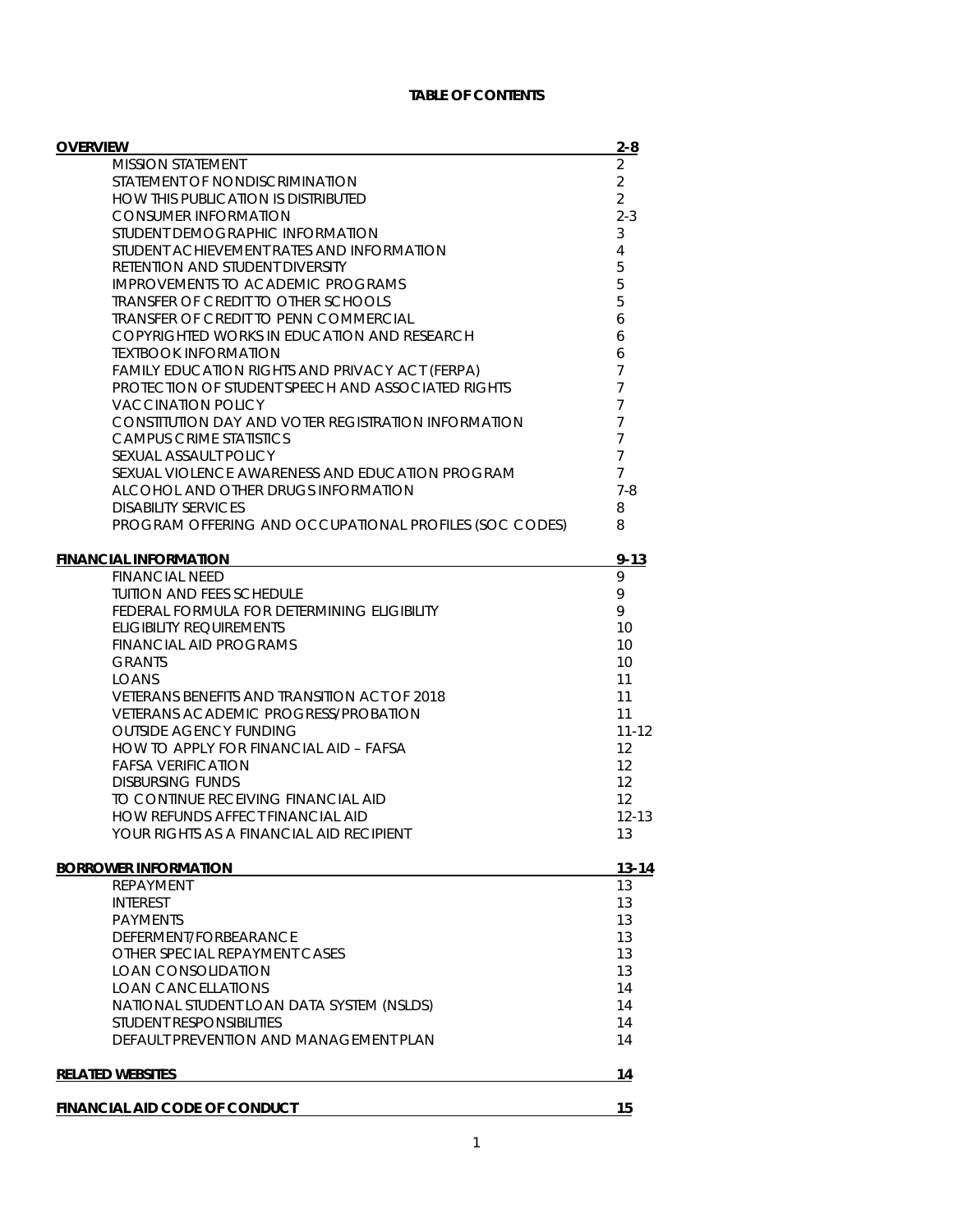# **OVERVIEW**

The U.S. Department of Education requires schools participating in Federal Student Aid programs to disclose certain information to prospective and current students and employees as a requirement to participate in Federal financial aid programs. The purpose of this document is to make the student and prospective student aware of informational materials that are available. Students and prospective students are encouraged to review these materials and become familiar with them.

- Consumer Information
- The Student Right-to-Know and Campus Security Act
- Family Educational Rights and Privacy Act (FERPA)
- Voter Registration
- Jeanne Clery Disclosure of Campus Security Policy and Campus Crime Statistics Act (Campus Security/Clery Act)

# **MISSION STATEMENT**

Penn Commercial's mission is to provide the best available instruction for individual needs in the shortest time possible and at the lowest practical cost. Our training is aimed at men and women who desire to prepare themselves for careers as well as those who desire to reenter the job market. Our educational philosophy recognizes the need for students to develop a foundation of related skills that will make them adaptable to an ever-changing job market and provide support for our students in achieving their career goals. We strive to provide quality programs that will prepare our students for the best available careers.

# **STATEMENT OF NONDISCRIMINATION**

Penn Commercial Business/Technical School is committed to a policy of non-discrimination in compliance with federal and state regulations. This policy is enforced in our educational programs and in our school activities, which are available to all people, without regard to sex, marital status, physical disability, race, creed, or national origin.

# **HOW THIS PUBLICATION IS DISTRIBUTED**

Penn Commercial Business/Technical School can distribute this to all students, staff, and faculty in one of the following ways:

- United States Postal Service
- Campus Email & Printed Distribution
- Electronically via Flash Drives and/or Penn Commercial Website

This publication is provided to all incoming students and new employees. The school also distributes this publication to all students and employees in conjunction with the annual distribution of the all other disclosure information.

# **CONSUMER INFORMATION**

The School distributes a variety of publications that contain information regarding the School and its financial aid programs. Students are entitled to receive, at no charge, a paper copy of any of the information contained in this document. Please contact the Campus Director or the Director of Financial Aid for more information.

- Financial aid programs that are available to students
- How students apply for aid and how eligibility is determined
- Criteria for selecting recipients and determining award amounts
- The rights and responsibilities of students receiving aid
- How and when financial aid will be disbursed among students
- The terms and conditions of any employment that is part of the financial aid package
- The terms of, the schedules for, and the necessity of loan repayment, required loan exit counseling, and conditions under which students may obtain deferments
- The criteria for measuring satisfactory academic progress, and how a student who has failed to maintain satisfactory progress may reestablish eligibility for Federal financial aid
- Regulatory agencies that accredit approve and license the school and its programs
- Costs of attendance (tuition and fees, books and supplies, and applicable transportation costs, such as commuting) and any additional costs of the program in which the student is enrolled or has expressed an interest
- The School refund and withdrawal policy and the Federal return of Title IV funds requirements when a student withdraws from school, including the order in which financial aid is refunded
- General information about the School's academic programs, facilities, faculty, and services available to students with disabilities
- Whom to contact for information on student financial assistance and whom to contact for general school issues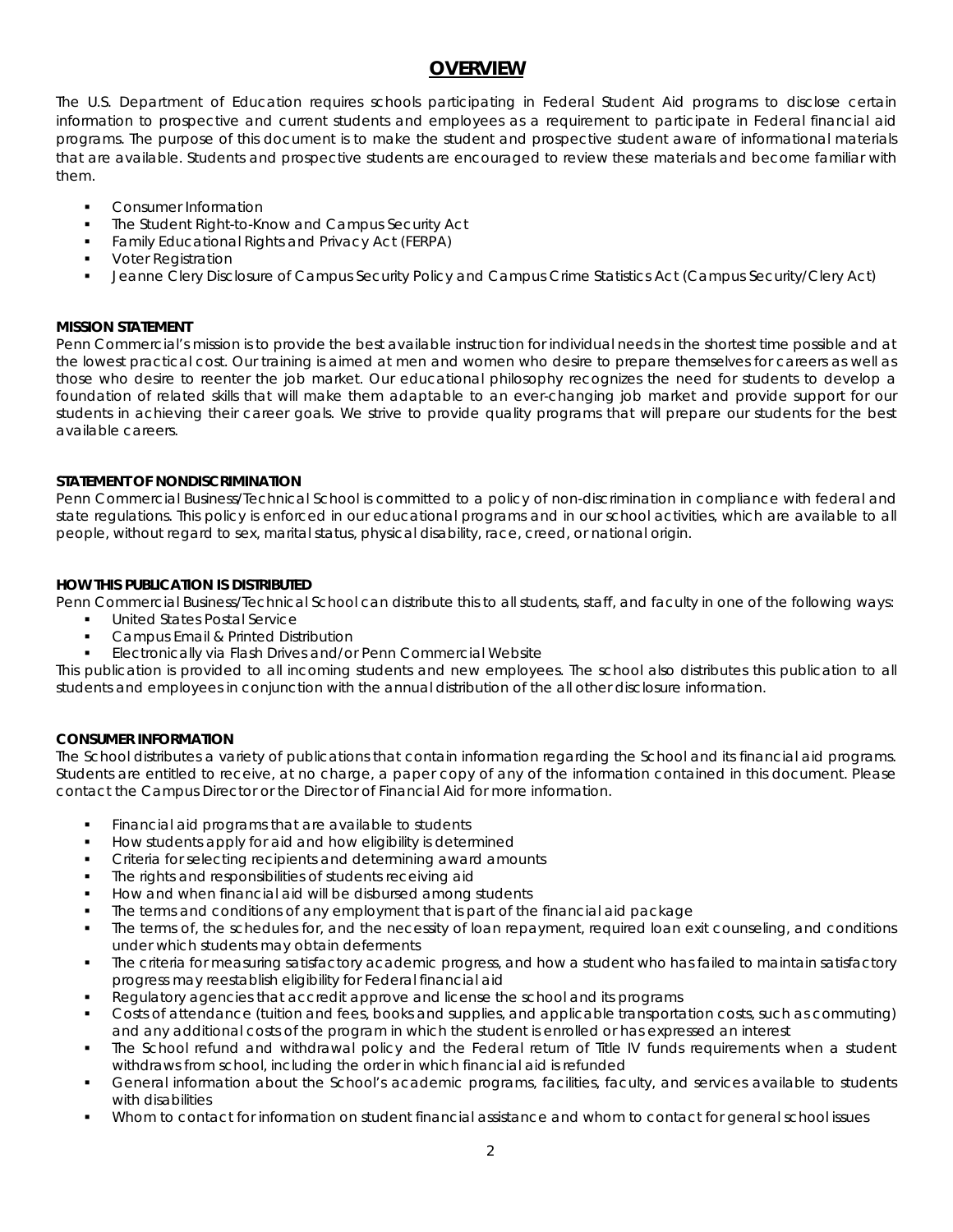- School policies on transfer of credit, including the criteria it uses regarding the transfer of credit earned at another school, and a list of any schools with which it has established an articulation agreement
- Emergency response and evacuation procedures for students and staff

# **STUDENT DEMOGRAPHIC INFORMATION**

Information about the composition of students at the School is available on the College Navigator website at [www.nces.ed.gov/collegenavigator.](http://www.nces.ed.gov/collegenavigator) College Navigator is maintained by the United States Department of Education National Center for Educational Statistics. The link to Penn Commercial's statistics page is located at: <https://nces.ed.gov/collegenavigator/?q=penn+commercial&s=all&id=214892>

A few highlights of information within the various sections include:

- Enrollment: gender and race/ethnicity distribution of students
- Financial Aid: data regarding the various financial aid sources for students, including Federal grants (Pell and SEOG)
- Retention/Graduation Rate: Retention rate of certificate or degree-seeking, first-time, fulltime, undergraduate students

The Career Services Department serves as a liaison between students and employers, serving the students by promoting the School to prospective employers. For additional information regarding career and employment services offered to students during and after enrollment, contact the Director of Career Services.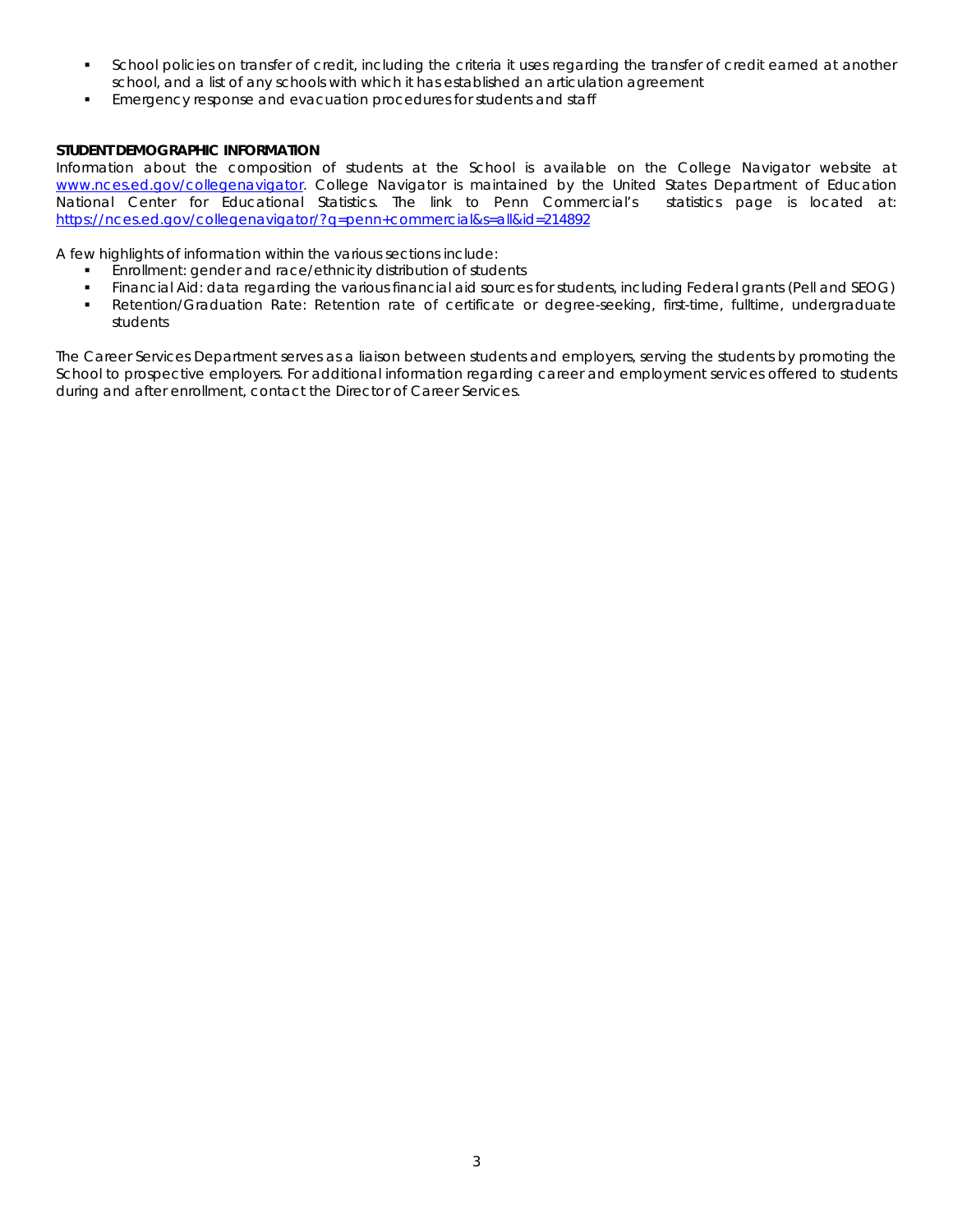#### **STUDENT ACHIEVEMENT RATES AND INFORMATION**

The School calculates graduation statistics as required by the Federal Student Right-to-Know Act. Student outcomes information is posted on the school's website at [https://penncommercial.edu/consumer-disclosures/.](https://penncommercial.edu/consumer-disclosures/)

#### **Employment Rate Methodology**

Penn Commercial calculates an employment rate for each program using a formula specified by our accrediting agency, the Accrediting Commission for Career Schools and Colleges (ACCSC). The employment rate formula uses a cohort of students who began school during a given 12 month reporting period and proceeded to graduate as the denominator. The numerator is composed of graduates in the cohort who self-reported employment in their field of training, or a related field, which was verified by the school. The rate is calculated for the cohort after 150% of the program length has elapsed for all students in the cohort, with an additional three month allowance for placement related activities and three months for addition employment confirmation activities. Graduates who were excluded from this employment calculation fall into one of the following categories: further education at an accredited postsecondary institution on at least a half-time basis; death; incarceration; active military service deployment; onset of a medical condition that prevents employment; international students who have returned to their country of origin.

*The rates are as reported by Penn Commercial to ACCSC in the school's 2020 Annual Report.*

| <b>PROGRAM</b>                            | <b>REPORTING DATE</b> | <b>GRADUATION</b> | <b>STUDENTS</b> | <b>GRADUATION</b> | <b>EMPLOYMENT</b>    | <b>STUDENTS</b>   |
|-------------------------------------------|-----------------------|-------------------|-----------------|-------------------|----------------------|-------------------|
|                                           | <b>RANGE</b>          | <b>RATE</b>       |                 | <b>RATE</b>       | <b>RATE</b>          |                   |
|                                           |                       |                   |                 | <b>BENCHMARK</b>  | <b>70% BENCHMARK</b> |                   |
| <b>Business Office Administration</b>     | $01/2017 - 12/2017$   | 60%               | 9 of 15         | 47%               | 78%                  | 7 <sub>of</sub> 9 |
| Commercial Driver's License (day/night)   | $01/2019 - 12/2019$   | 93%               | 63 of 68        | 84%               | 70%                  | 42 of 60          |
| Commercial Driver's License (weekend)     | 12/2018 - 11/2019     | 100%              | 7 of 7          | 84%               | 71%                  | 5 of 7            |
| <b>Computer Aided Drafting And Design</b> | $01/2017 - 12/2017$   | 80%               | 8 of 10         | 47%               | 88%                  | $7$ of 8          |
| Cosmetology                               | $03/2018 - 02/2019$   | 70%               | 33 of 47        | 60%               | 79%                  | 26 of 33          |
| Electrician                               | $03/2018 - 02/2019$   | 76%               | 19 of 25        | 60%               | 84%                  | 16 of 19          |
| <b>Esthetics</b>                          | 12/2018 - 11/2019     | 97%               | 29 of 30        | 84%               | 61%                  | 17 of 28          |
| HVAC-R                                    | $01/2017 - 12/2017$   | 76%               | 19 of 25        | 47%               | 76%                  | 13 of 17          |
| Information Technology And Security       | $01/2017 - 12/2017$   | 91%               | 10 of 11        | 47%               | 70%                  | 7 of 10           |
| <b>Medical Assistant</b>                  | $01/2017 - 12/2017$   | 67%               | 14 of 21        | 47%               | 86%                  | 12 of 14          |
| <b>Medical Assisting</b>                  | $10/2017 - 09/2018$   | 0%                | $0$ of $1$      | no graduate data  |                      |                   |
| Medical Billing And Coding Specialist     | $10/2017 - 09/2018$   | 83%               | $5$ of 6        | 55%               | 60%                  | $3$ of $5$        |
| Medical Office Administration             | $01/2017 - 12/2017$   | 60%               | 3 of 5          | 47%               | 100%                 | $3$ of $3$        |
| Pharmacy Technician                       | $06/2017 - 05/2018$   | 100%              | $2$ of $2$      | 50%               | 100%                 | $2$ of $2$        |
| <b>Practical Nursing</b>                  | 10/2017 - 09/2018     | 56%               | 25 of 45        | 55%               | 76%                  | 19 of 25          |
| Welding Technology                        | 10/2017 - 09/2018     | 77%               | 10 of 13        | 55%               | 50%                  | 4 of 8            |

#### **Licensure Examination Pass Rates**

| Licensure Program        | # Graduates | # Taking Exam | # Passing Exam | Pass Rate % |
|--------------------------|-------------|---------------|----------------|-------------|
| Cosmetology              |             |               |                | 97%         |
| <b>Esthetics</b>         | つロ          |               |                | 96%         |
| <b>Practical Nursing</b> |             |               |                | 94%         |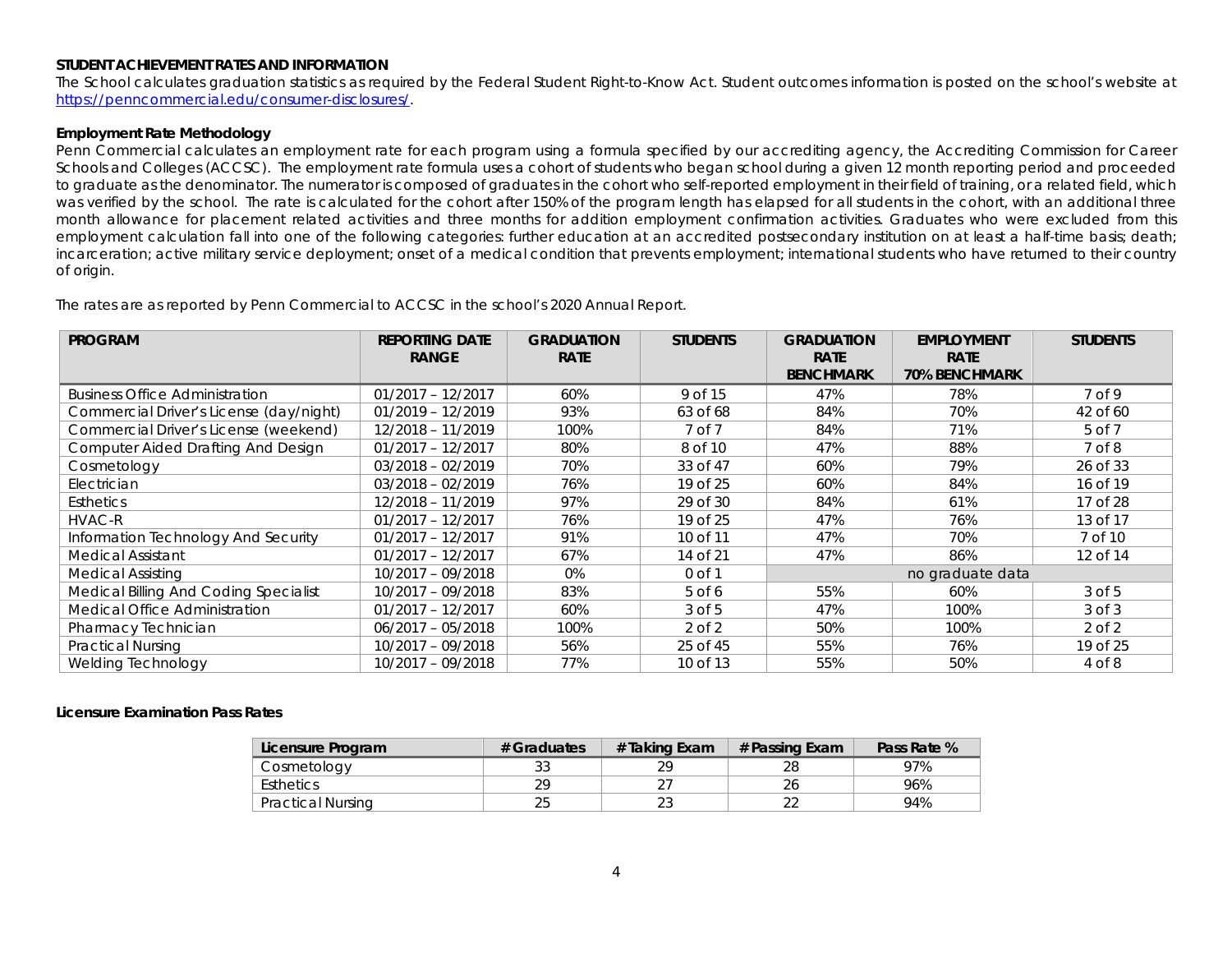# **RETENTION AND STUDENT DIVERSITY**

The Integrated Postsecondary Education Data System (IPEDS) defines the "retention rate" as the rate at which students persist in their educational program at an institution, expressed as a percentage. This is the percentage of first-time degree/certificate-seeking students from the previous fall who either re-enrolled or successfully completed their program by the current fall. The data below is based on students who enrolled from August 1, 2019 through October 31, 2019 and retention based on August 1, 2020. IPEDS collects the information on both full-time and part- time students.

| <b>FT Cohort</b> | <b>FT Retention</b> | Cohort | Retention |
|------------------|---------------------|--------|-----------|
|                  | $1\%$               |        | N,        |

## **Student Diversity Disclosure**

IPEDS also measures the diversity of our institution's students. The student body diversity percentages are based on the number of students enrolled as of October 15, 2020 and are separated into the categories listed below:



# **IMPROVEMENTS TO ACADEMIC PROGRAMS**

The School reviews its academic programs on a regular basis with the School Program Advisory Committee (PAC) to ensure relevancy with current employment requirements and market needs. As deemed appropriate, the School may change, amend, alter or modify program offerings and schedules to reflect this feedback. If you have questions about this process, contact the Director of Education.

# **TRANSFER OF CREDIT TO OTHER SCHOOLS**

Every institution has its own rules regarding transfer of credits and recognition of credits earned and degrees from another institution. The awarding of credit, clock hours, or recognition of coursework completed at any other institution is at the sole discretion of the receiving institution. Penn Commercial does not imply, promise or guarantee that any credits earned at Penn Commercial will transfer to or be accepted by any other institution. There is a possibility that some or all credits earned at Penn Commercial will not transfer to other institutions. It is the student's responsibility to find out whether a receiving institution will recognize a course or accept credits earned at Penn Commercial.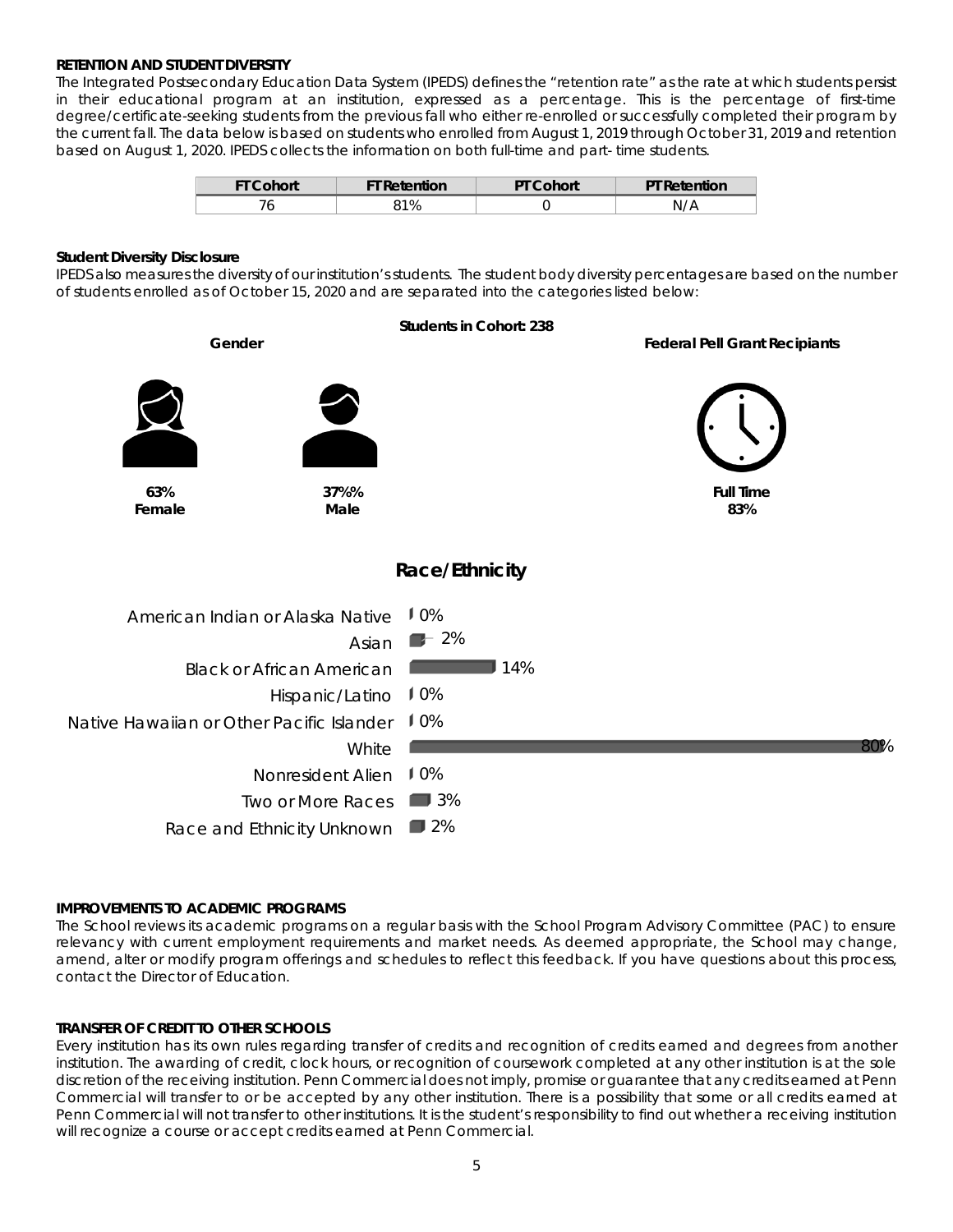# **TRANSFER OF CREDIT TO PENN COMMERCIAL**

Students who previously attended an accredited post-secondary institution recognized by the U.S. Department of Education may be granted transfer credit, at the sole discretion of Penn Commercial. Courses taken at the previous institution must be determined to be sufficiently equivalent to courses offered at Penn Commercial taking into account such factors as course content, grades, accreditation, and licensing. In addition, Penn Commercial must determine that those courses are applicable to a student's program of study at Penn Commercial. Only courses in which the student earned a grade of "C" or better and which were completed within the last five years will be considered for transfer. Courses with "P" for Pass or "S" for Satisfactory will only be considered if the official transcript is accompanied by a statement from the school that issued a "P" or "S" explaining that the course is equivalent to a "C" or better. The courses that are approved as transfer credits will show a grade of "T" on the Penn Commercial transcript. Students may transfer in up to 75% of program requirements. With the exception of Cosmetology, Esthetics, and Practical Nursing, all transfer of credits requests must be submitted to the Director of Education no later than two weeks after the start date of the student's first quarter (unless there are extenuating circumstances). Transfer credits are not calculated in the student's GPA.

Penn Commercial will not accept faxes or photocopies as official documents. Documents must travel through the US mail and be received in a sealed issuing institution envelope or can be received electronically directly from the school's registrar only. If the envelope has been opened prior to receipt by The Director of Education, the documents are not considered official and will not be accepted.

# *Cosmetology and Esthetics Transfers*

Transcripts will be evaluated for admittance by the Cosmetology Director of Education/Supervisor and the Director of Education. A determination will be made on the number of hours, classes, and student kit contents that can be transferred in. Penn Commercial reserves the right to transfer in up to 350 of the total hours and can deny transferring in any of the hours after reviewing the student's evaluation. All evaluations must be completed prior to the class start.

## *Practical Nursing Transfers*

Anatomy and Physiology and Growth and Development are the only two courses that will be considered for transfer of credit. Transcripts will be evaluated for admittance by the Practical Nursing Program Director and the Director of Education. A determination will be made on the course(s) that can be transferred in. All evaluations must be completed prior to the class start.

## *Experiential Learning*

Penn Commercial does not accept the transfer of credit for experiential learning toward any program of study.

## *Articulation Agreements*

Penn Commercial currently maintains articulation agreements with:

- Trinity Area School District
- Greene County Career & Technology Center (GCCTC)

# **COPYRIGHTED WORKS IN EDUCATION AND RESEARCH**

As a system devoted to providing the highest quality education to students; Penn Commercial Business/Technical School is committed to respecting the rights of copyright holders and complying with copyright law. Penn Commercial Business/Technical School recognizes that the exclusive rights of copyright holders are balanced by limitations on those rights under federal copyright law, including the right to make a fair use of copyrighted materials and the right to perform or display works in the course of face-to-face teaching activities. Penn Commercial Business/Technical School facilitates compliance with copyright law and, where appropriate, the exercise in good faith of full fair use rights by faculty and staff in teaching, research, and service activities. Specifically, Penn Commercial:

- Informs and educates students, faculty, and staff about copyright law, including the limited exclusive rights of copyright holders as set forth in 17 U.S.C. § 106, the application of the four fair use factors in 17 U.S.C. § 107, and other copyright exceptions;
- Develops and makes available tools and resources for faculty and staff to assist in determining copyright status and ownership and determining whether use of a work in a specific situation would be a fair use and, therefore, not an infringement under copyright law;
- Facilitates use of materials currently licensed by Penn Commercial Business/Technical School and provides information on licensing of third-party materials

# **TEXTBOOK INFORMATION**

Penn Commercial posts verified textbook pricing information on its website for all required and recommended materials for all classes. This pricing information includes the International Standard Book Number (ISBN) and market price, if applicable, for each course. [https://penncommercial.edu/consumer-disclosures/.](https://penncommercial.edu/consumer-disclosures/)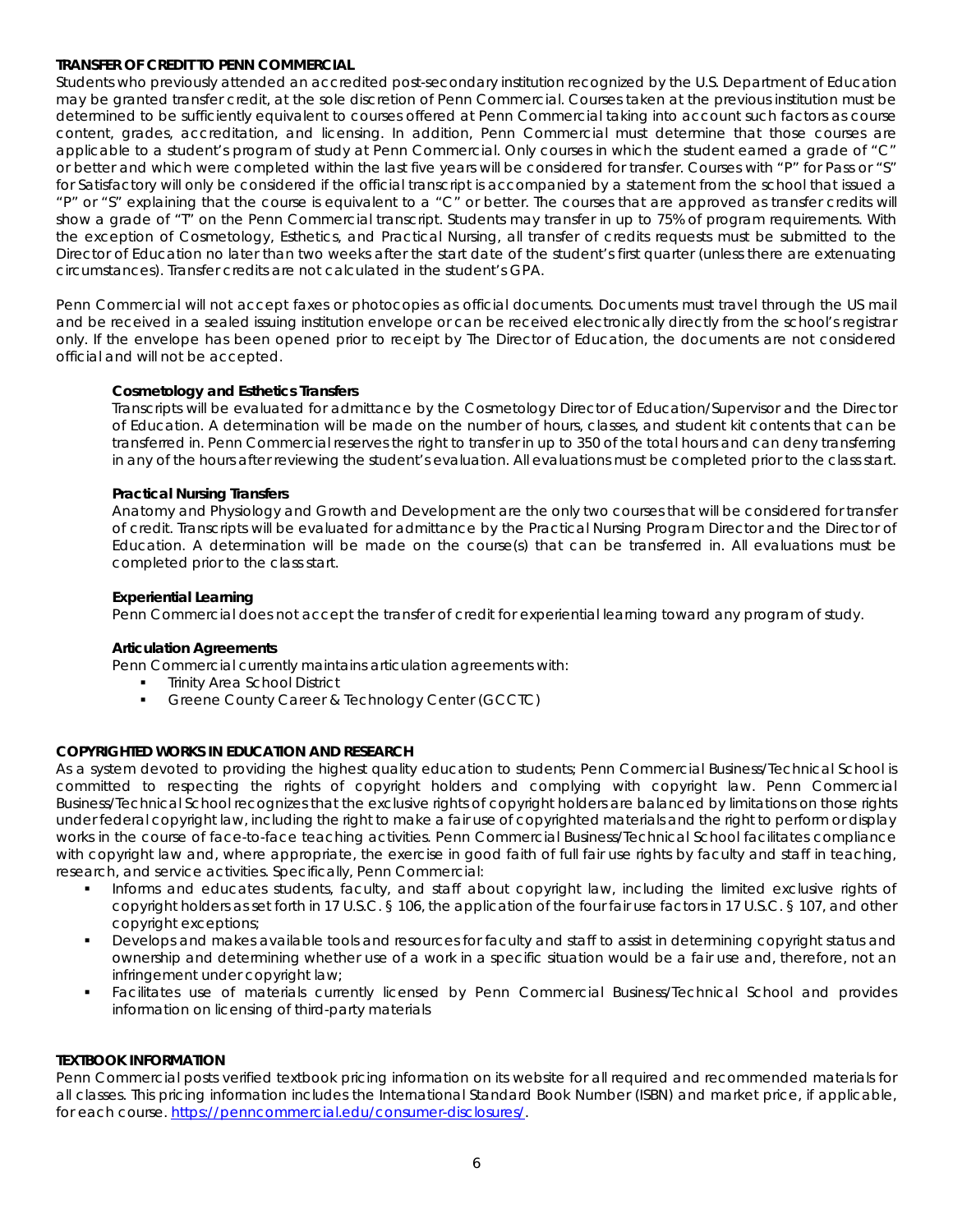# **FAMILY EDUCATION RIGHTS AND PRIVACY ACT (FERPA)**

Information regarding student rights under the Family Educational Rights and Privacy Act (FERPA) of 1974 are provided in the School Catalog, which is given to all students prior to enrollment. The School Catalog and any addenda can also be found on the school's website at: [https://penncommercial.edu/about/course-catalog/.](https://penncommercial.edu/about/course-catalog/) It can also be obtained via hard copy by contacting the Campus Director. The FERPA policy can also be located on the School's website at: [https://penncommercial.edu/consumer-disclosures/.](https://penncommercial.edu/consumer-disclosures/)

# **PROTECTION OF STUDENT SPEECH AND ASSOCIATION RIGHTS**

Students should be treated equally and fairly. The School facilitates the free and open exchange of ideas. Students should not be intimidated, harassed, discouraged from speaking out, or discriminated against.

# **VACCINATION POLICY**

Certain programs at Penn Commercial have specific vaccination requirements. These requirements are listed in the School Catalog and on Penn Commercial's website at: [https://penncommercial.edu/consumer-disclosures/.](https://penncommercial.edu/consumer-disclosures/) Students are encouraged to consult with their health care professional to discuss obtaining or updating vaccinations.

# **CONSTITUTION DAY AND VOTER REGISTRATION INFORMATION**

As part of the requirement for the institution to participate in the Federal Student Aid programs, we are required by Federal law to provide each student with their state's voter registration form in paper, or by an electronic method. You can register to vote online by visiting the Pennsylvania Online Voter Registration website at:

[https://www.pavoterservices.pa.gov/Pages/VoterRegistrationApplication.aspx.](https://www.pavoterservices.pa.gov/Pages/VoterRegistrationApplication.aspx) In addition, Penn Commercial also annually offers a Constitution Day educational program for students where voter registration information is also addressed. If you have any questions, please contact the Financial Aid Office.

## **CAMPUS CRIME STATISTICS**

The Jeanne Clery Disclosure of Campus Security Policy and Campus Crime Statistics Report is given to every student at enrollment and distributed on an annual basis, no later than October 1, and is available to prospective students and prospective employees at their request. It is also located on the School's website at by selecting Campus Security Report: [https://penncommercial.edu/consumer-disclosures/.](https://penncommercial.edu/consumer-disclosures/) This report includes currently available statistics for the previous three years concerning reported crimes that occurred on-campus; in certain off-campus buildings or property owned or controlled by the School; and on public property within, or immediately adjacent to and accessible from, the campus (as applicable). The Campus Security Report also includes institutional policies concerning campus security, such as policies concerning sexual assault, domestic violence, dating violence, stalking and other matters.

## **SEXUAL ASSAULT POLICY**

Students, staff, and faculty at Penn Commercial have the right to learn and work in an environment that is free from all forms of sexual violence and sexual misconduct. Sexual assault is a serious violation of School policy and Pennsylvania Law. If an offense should occur, it should be reported to the Campus Director and local law officials. As with any crime, the preservation of evidence is of utmost importance. Penn Commercial will immediately notify 911 for transport of the victim to the local emergency room for examination and evidence collection. It is extremely important that under no circumstance should the victim bathe, shower or change their clothing prior to seeking medical attention. Counseling is available for victims at various local agencies such as CARE, Washington Women's Shelter, etc. Anyone involved in a crime of this nature is subject to prosecution under the Crimes Code of Pennsylvania.

## **SEXUAL VIOLENCE AWARENESS AND EDUCATIONAL PROGRAM**

Penn Commercial is in compliance with Act 104 of November 17, 2010, which requires all institutions of post-secondary education to establish a sexual violence awareness educational program for all students. Students are educated on sexual violence prevention at various times throughout their enrollment and are given all mandated documents from the United Stated Department of Education, including student bill of rights.

## **ALCOHOL AND OTHER DRUGS INFORMATION**

The Drug and Alcohol Abuse Prevention Program (DAAPP) is given to every student at enrollment and distributed on an annual basis, no later than October 1, and is available to prospective students and prospective employees at their request. It is also located on the School's website at: [https://penncommercial.edu/consumer-disclosures//.](https://penncommercial.edu/consumer-disclosures/) This report includes information on assistance for abuse, health risks, drug free school and workplace policies, financial aid implications of drug offense, and local, state and federal laws and sanctions.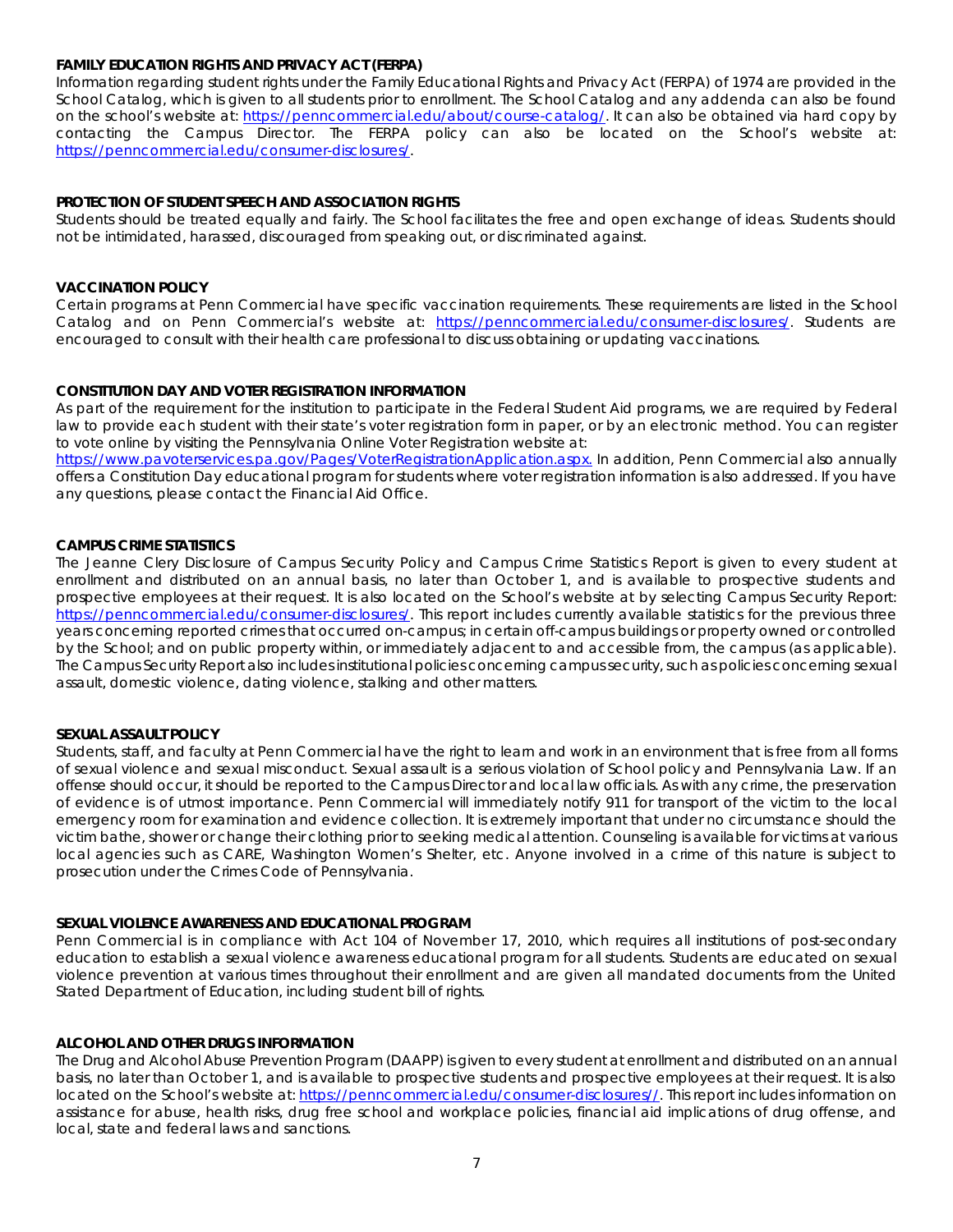# **DISABILITY SERVICES**

The Director of Student Services assists qualified students with disabilities in acquiring reasonable and appropriate accommodations in supporting their success at school. Penn Commercial is committed to providing students with a documented disability an equal opportunity to access the benefits, rights and privileges of services, programs, and activities in compliance with The American with Disabilities Act and Section 504 of the Rehabilitation Act of 1973. Students wishing to utilize these services must self-disclose their disability and provide current and comprehensive documentation from a qualified professional to support their claim. Students who choose to request accommodations typically do so soon after acceptance to Penn Commercial and confirmation to attend. However, students may request services at any time while enrolled in school. Please keep in mind that it is necessary to request services in a timely manner to allow staff sufficient time to evaluate your request and implement reasonable accommodations and/or services. It is recommended that this self-disclosure should be done at least six weeks prior to the beginning of each quarter so that accommodations can be in place when classes begin. Students who believe they are in need of accommodations should contact the Director of Student Services.

# **PROGRAM OFFERINGS AND OCCUPATIONAL PROFILES (SOC CODES)**

Some programs may have multiple occupational profiles (SOC Codes). Additional information can be found at: [https://www.onetonline.org/.](https://www.onetonline.org/)

| <b>PROGRAM</b>             | SOC CODE   | <b>SOC CODE DESCRIPTION</b>            | <b>LINK</b>                                 |
|----------------------------|------------|----------------------------------------|---------------------------------------------|
| <b>Commercial Driver's</b> | 53-3032.00 | Heavy and Tractor-Trailer Truck        | https://www.onetonline.org/link/summary/53- |
| License                    |            | <b>Drivers</b>                         | 3032.00                                     |
| Computer Aided             | 17-3011.01 | <b>Architectural Drafters</b>          | https://www.onetonline.org/link/summary/17- |
| Drafting and Design        |            |                                        | 3011.01                                     |
|                            | 17-3013.00 | <b>Mechanical Drafters</b>             | https://www.onetonline.org/link/summary/17- |
|                            |            |                                        | 3013.00                                     |
|                            | 17-3011.02 | <b>Civil Drafters</b>                  | https://www.onetonline.org/link/summary/17- |
|                            |            |                                        | 3011.02                                     |
|                            | 17-3012.02 | <b>Electrical Drafters</b>             | https://www.onetonline.org/link/summary/17- |
|                            |            |                                        | 3012.02                                     |
|                            | 17-3031.00 | Surveying and Mapping                  | https://www.onetonline.org/link/summary/17- |
|                            |            | Technicians                            | 3031.00                                     |
| Cosmetology                | 39-5012.00 | Hairdressers, hairstylists, and        | https://www.onetonline.org/link/summary/39- |
|                            |            | cosmetologists                         | 5012.00                                     |
| Electrician                | 47-2111.00 | Electricians                           | https://www.onetonline.org/link/summary/47- |
|                            |            |                                        | 2111.00                                     |
|                            | 47-3013.00 | Helpers-Electricians                   | https://www.onetonline.org/link/summary/47- |
|                            |            |                                        | 3013.00                                     |
| <b>Esthetics</b>           | 39.5094.00 | <b>Skincare Specialists</b>            | https://www.onetonline.org/link/summary/39- |
|                            |            |                                        | 5094.00                                     |
| <b>HVAC-R</b>              | 49-9021.00 | Heating and Air Conditioning           | https://www.onetonline.org/link/summary/49- |
|                            |            | Mechanics and Installers               | 9021.01                                     |
|                            | 49-9021.02 | Refrigeration Mechanics and            | https://www.onetonline.org/link/summary/49- |
|                            |            | Installers                             | 9021.02                                     |
| Information                | 15-1231.00 | <b>Computer Network and Support</b>    | https://www.onetonline.org/link/summary/15- |
| Technology and             |            | Specialists                            | 1231.00                                     |
| Security                   | 15-1232.00 | Computer User Support                  | https://www.onetonline.org/link/summary/15- |
|                            |            | Specialists                            | 1232.00                                     |
|                            | 15-1244.00 | Network and Computer Systems           | https://www.onetonline.org/link/summary/15- |
|                            |            | Administrators                         | 1244.00                                     |
| <b>Medical Assistant</b>   | 31-9092.00 | <b>Medical Assistants</b>              | https://www.onetonline.org/link/summary/31- |
|                            |            |                                        | 9092.00                                     |
| <b>Medical Assisting</b>   | 31-9092.00 | <b>Medical Assistants</b>              | https://www.onetonline.org/link/summary/31- |
|                            |            |                                        | 9092.00                                     |
| Phlebotomy                 | 31-9097    | Phlebotomists                          | https://www.onetonline.org/link/summary/31- |
| Technician                 |            |                                        | 9097.00                                     |
| <b>Practical Nursing</b>   | 29-2061.00 | <b>Licensed Practical and Licensed</b> | https://www.onetonline.org/link/summary/29- |
|                            |            | <b>Vocational Nurses</b>               | 2061.00                                     |
| Welding Technology         | 51-4121.00 | Welders, Cutters, Solderers and        | https://www.onetonline.org/link/summary/51- |
|                            |            | <b>Brazers</b>                         | 4121.00                                     |
|                            | 54.4122.00 | Welding, Soldering, and Brazing        | https://www.onetonline.org/link/summary/51- |
|                            |            | Machine Setters, Operators, and        | 4122.00                                     |
|                            |            | Tenders                                |                                             |
|                            |            |                                        |                                             |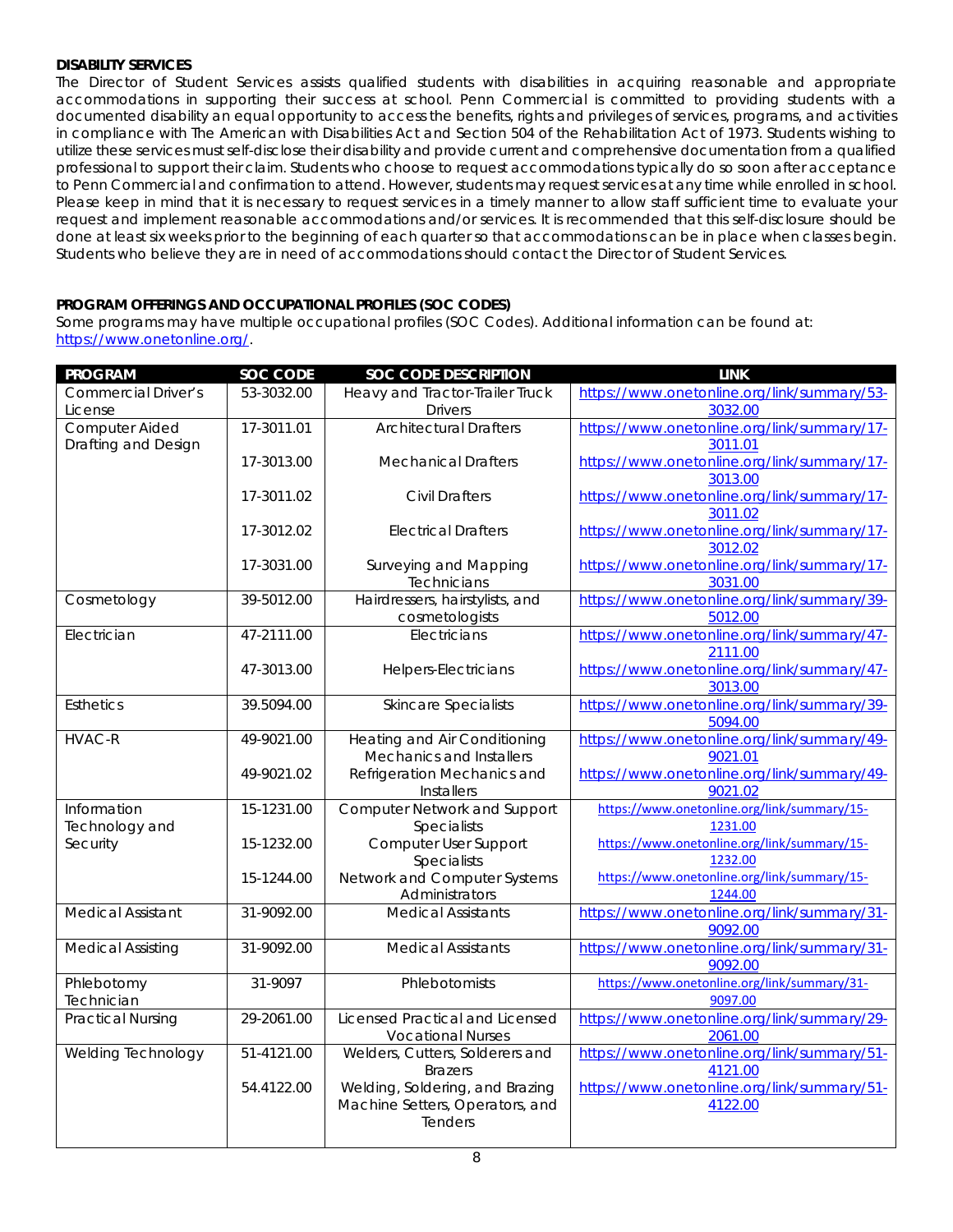# **FINANCIAL INFORMATION**

# **FINANCIAL NEED**

Educational costs include tuition, fees, books and supplies. Estimated living expenses are also considered for determining the student's cost of attendance. This chart is used to establish standards of monthly living costs under various conditions. Program costs need to be added to the following figures to calculate the cost of attendance.

| Expenses per 9-month<br>period (minimum) | Student living with<br>parent | Student not living<br>with parent |
|------------------------------------------|-------------------------------|-----------------------------------|
| Room and Board                           | \$3600                        | \$6750                            |
| Personal Expenses                        | \$1800                        | \$1800                            |
| Transportation                           | \$1360                        | \$1360                            |

Financial need is the difference between actual costs to attend school and the amount the student and/ or family are expected to contribute toward the student's education. Students must file a FAFSA (Free Application for Federal Student Aid) to receive Federal Aid. The FAFSA has confidential financial information such as family income, assets, number of family members in the household, and number of persons attending post-secondary education. These items are necessary to determine the amount of the Expected Family Contribution (EFC). The EFC is used to determine financial aid eligibility and does not represent the amount the student pays to the school.

# **TUITION AND FEES SCHEDULE ▪ 2021-2022**

The following schedule of tuition and fees is effective for all students for the 2021 academic year.

| <b>PROGRAM</b>                      | <b>AWARD</b> | <b>PROGRAM</b> | <b>QUARTER</b>       | <b>PROGRAM</b> | <b>BOOKS AND</b> | <b>PROGRAM</b> |
|-------------------------------------|--------------|----------------|----------------------|----------------|------------------|----------------|
|                                     |              | <b>LENGTH</b>  | <b>CREDITS/HOURS</b> | <b>TUITION</b> | <b>FEES</b>      | <b>TOTAL</b>   |
| Commercial Driver's License         | Certificate  | 6 weeks        | 220 hours            | \$6,795.00     | \$100.00         | \$6,895.00     |
| Commercial Driver's License         | Certificate  | 7 weeks        | 220 hours            | \$6,795.00     | \$100.00         | \$6,895.00     |
| Commercial Driver's License         | Certificate  | 12 weeks       | 220 hours            | \$6,795.00     | \$100.00         | \$6,895.00     |
| Computer Aided Drafting and Design  | <b>AST</b>   | 18 months      | 110.5 credits        | \$23,978.00    | \$5,594.00       | \$29,572.00    |
| Cosmetology                         | Diploma      | 9 months       | 1250 hours           | \$15,425.00    | \$4,511.00       | \$19,936.00    |
| Electrician                         | Diploma      | 9 months       | 59.0 credits         | \$12,213.00    | \$4,340.00       | \$16,553.00    |
| Electrician Evening                 | Diploma      | 15 months      | 59.0 credits         | \$12,213.00    | \$4,640.00       | \$16,853.00    |
| <b>Esthetics</b>                    | Diploma      | 3 months       | 400 hours            | \$4,000.00     | \$1,861.00       | \$5,861.00     |
| <b>HVAC-R</b>                       | AST          | 18 months      | 106.0 credits        | \$21,730.00    | \$5,705.00       | \$27,435.00    |
| Information Technology and Security | ASB          | 18 months      | 104.0 credits        | \$23,088.00    | \$6,211.00       | \$29,299.00    |
| Medical Assistant                   | ASB          | 18 months      | 107.0 credits        | \$23,219.00    | \$7,946.00       | \$31,165.00    |
| <b>Medical Assisting</b>            | Diploma      | 12 months      | 67.0 credits         | \$14,539.00    | \$5,061.00       | \$19,600.00    |
| Phlebotomy Technician               | Diploma      | 3 months       | 12.0 credits         | \$2,484.00     | \$1,226.00       | \$3,710.00     |
| <b>Practical Nursing</b>            | Diploma      | 12 months      | 1500 hours           | \$20,760.00    | \$4,711.00       | \$25,471.00    |
| <b>Welding Technology</b>           | Diploma      | 12 months      | 78.0 credits         | \$16,926.00    | \$6,365.00       | \$23,291.00    |

Because of the many changes that may occur, in both business and education, it is impossible to guarantee long-standing tuition, text book/supplies and fee charges. Penn Commercial, therefore, reserves the right to modify tuition and/or other fees upon 60 days written notice. It is the responsibility of the student to remain apprised of the status of his/her account.

# **FEDERAL FORMULA FOR DETERMINING ELIGIBILITY**

| Cost of Attendance | <b>Direct Costs:</b> Tuition, books, supplies and fees<br>Indirect Costs: Room and Board, travel, personal and miscellaneous expenses |
|--------------------|---------------------------------------------------------------------------------------------------------------------------------------|
| Minus (-)          | <b>EFC:</b> Student's Expected Family Contribution                                                                                    |
|                    |                                                                                                                                       |
| Equals $(=)$       | <b>Student's Financial Aid Need</b> : Financial Aid need is used to determine eligibility for certain programs                        |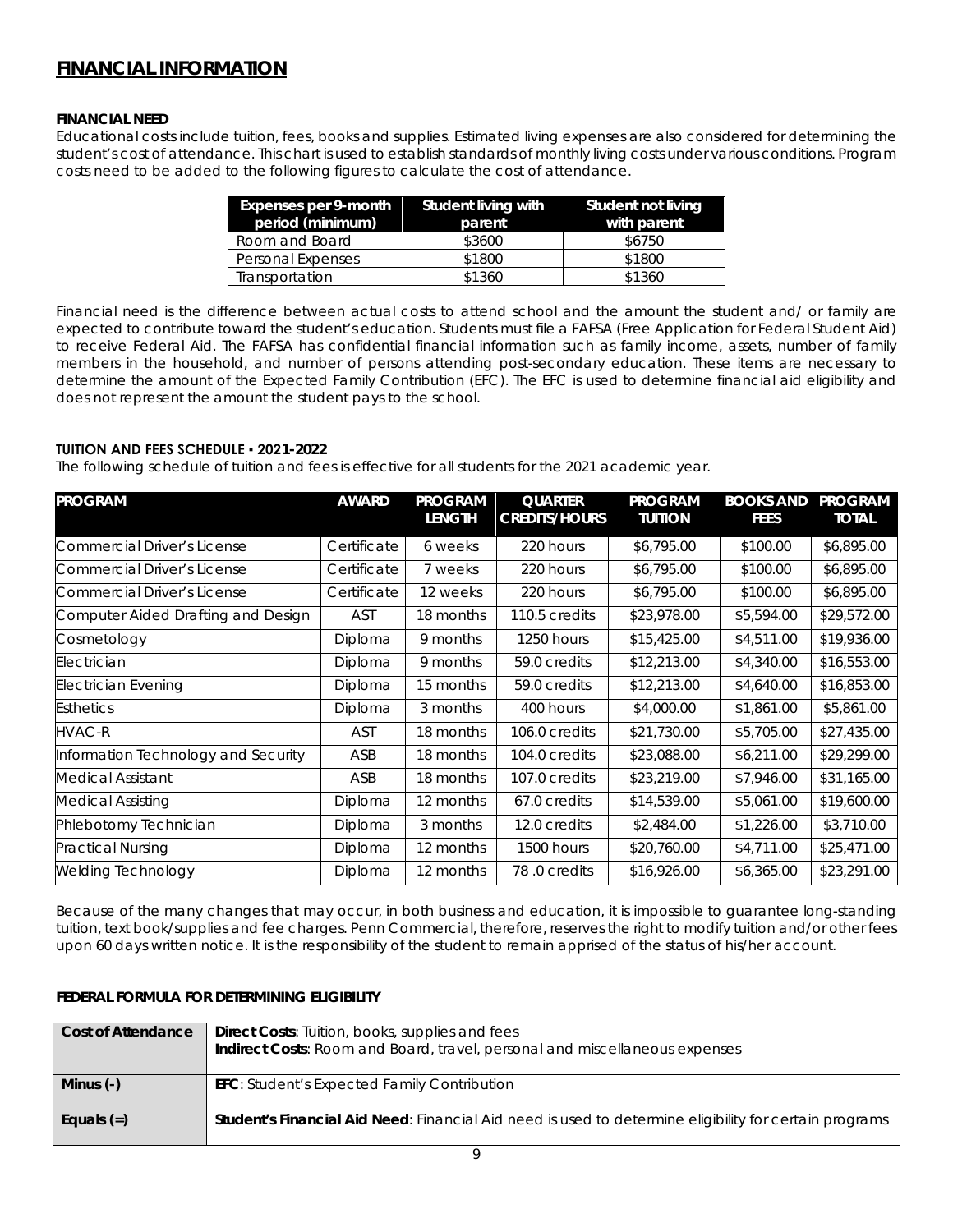# **ELIGIBILITY REQUIREMENTS**

- Be a U.S. Citizen or National, a U.S. Permanent Resident, or in the United States for other than temporary purposes with the appropriate DHS documentation, or a Citizen of the Freely Associated States
- Be enrolled as a regular student in an eligible program
- Have a high school diploma or equivalent
- Meet enrollment status requirements
- Not owe an overpayment on a Federal grant or be in default on a Federal Educational loan received at any school
- Have a valid social security number
- For the FSEOG and Pell Grant only, the student cannot have previously received a bachelor's degree
- Make satisfactory academic progress (SAP) which is defined in the School Catalog

It is important to understand rights and responsibilities about financial aid programs that are available. The United States Department of Education has prepared a brochure entitled: Funding Education Beyond High School, The Student Guide to Financial Aid from the U.S. Department of Education. This brochure is available online at: [https://studentaid.ed.gov/sa/sites/default/files/funding-your-education.pdf.](https://studentaid.ed.gov/sa/sites/default/files/funding-your-education.pdf)

# **FINANCIAL AID PROGRAMS**

Various types of aid for the eligible student may include the following:

- PA State Grant
- Federal PELL Grant
- Federal Direct Stafford/Ford Loan
- Federal Direct Unsubsidized Stafford/Ford Loan
- Federal PLUS Loan
- Federal Supplemental Educational Opportunity Grant
- Federal Work Study
- Pennsylvania Targeted Industry Program Grant
- Office of Vocational Rehabilitation (OVR) and other agency funding
- Department of Public Assistance
- Trade Assistance Act Benefits
- Department of Veteran's Affairs
- Workforce Innovation and Opportunity Act
- Private Loans
- Institutional Payment Plans
- **Employer Reimbursement**
- **Scholarships**

Students are encouraged to check with organizations in their areas to assess the availability of scholarships. At times, organizations, businesses, churches, professional associations, service clubs, companies and unions may offer financial assistance for the prospective student.

## **GRANTS**

- The Federal Pell Grant is awarded to students who qualify based on the EFC from their FAFSA application
- Federal Supplemental Educational Opportunity Grant (FSEOG) Funds are awarded based on financial need and the availability of funds at the school. FSEOG is a combination of Federal and institutional funding made available throughout the award year. Priority is given to Pell eligible students who demonstrate exceptional need
- State Grant funds may be available at the school. Check with the Financial Aid Department for more information.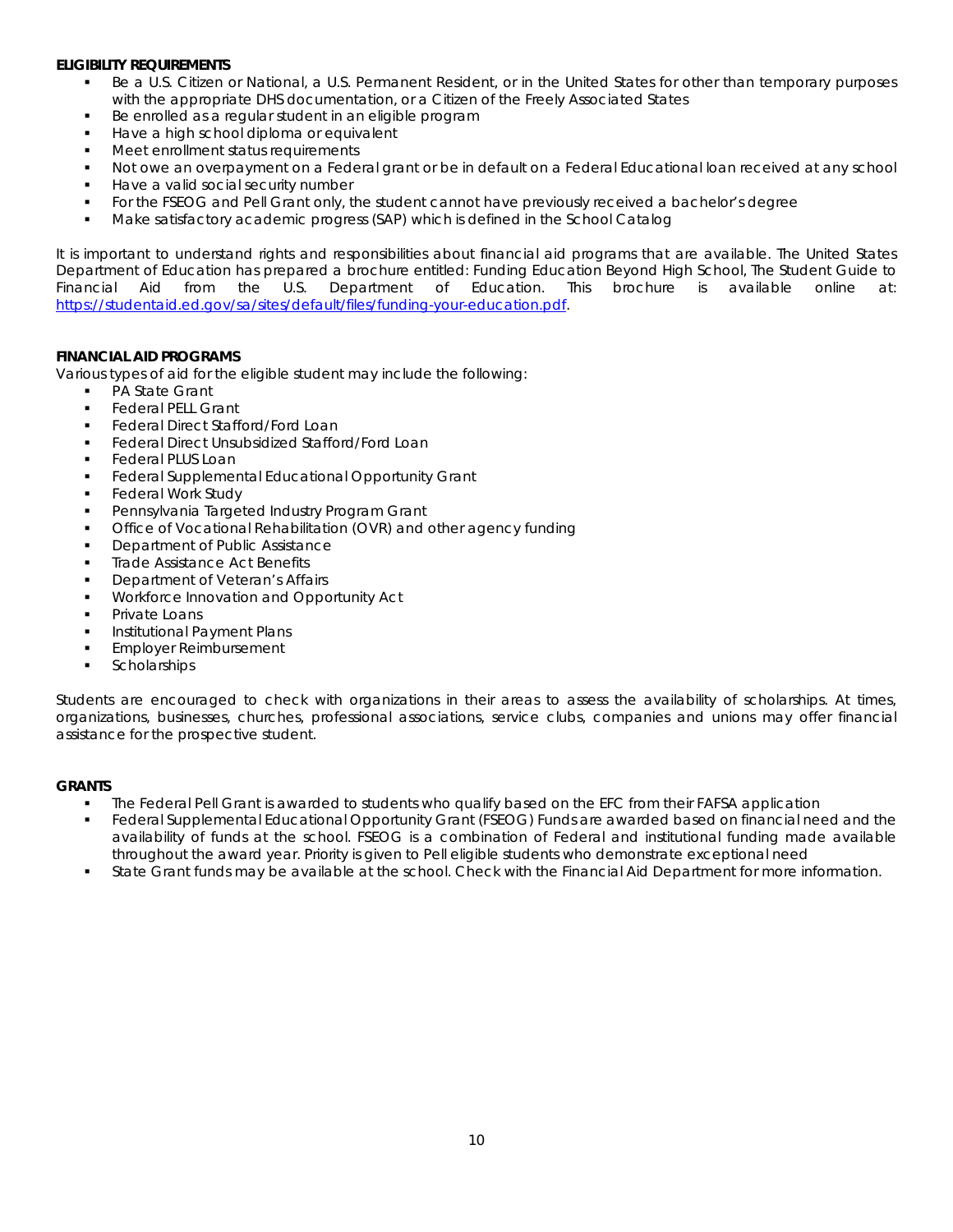# **LOANS**

Federal Direct Loans: consists of Subsidized Loans, Unsubsidized Loans and Direct Parent PLUS Loans to Dependent Undergraduate Students.

| ANNUAL LOAN LIMITS |            |              |            |              |  |
|--------------------|------------|--------------|------------|--------------|--|
| Academic Year      | Subsidized | Unsubsidized | Dependent  | Dependent    |  |
|                    |            |              | Subsidized | Unsubsidized |  |
| First Year         | \$3500     | \$6000       | \$3500     | \$2000       |  |
| Second Year        | \$4500     | \$6000       | \$4500     | \$2000       |  |

# **VETERANS BENEFITS AND TRANSITION ACT OF 2018**

A covered individual is any individual who is entitled to education assistance under Chapter 31, Vocational Rehabilitation and Employment, or Chapter 33, Post-9/11 GI Bill®" benefits.

- Any covered individual is permitted to attend or participate in the course of education during the period beginning on the date on which the individual provides to Penn Commercial a certificate of eligibility for entitlement to education assistance under Chapter 31 or 33. Penn Commercial will also accept the "Statement of Benefits" obtained from the Department of Veterans Affairs website e-Benefits, or a VAF 28-1905 form for Chapter 31 authorization purposes and ending on the earlier of the following dates:
	- The date on which payment from VA is made to the institution
	- 90 days after the date the institution certified tuition and fees following the receipt of the certificate of eligibility
- Penn Commercial will not impose any penalty, including the assessment of late fees, the denial of access to classes, libraries, or other institutional facilities, or the requirement that a covered individual borrow additional funds, on any covered individual because of the individual's inability to meet his or her financial obligations to the institution due to the delayed disbursement of funding from VA under Chapter 31 or 33.

"GI Bill®" is a registered trademark of the U.S. Department of Veterans Affairs (VA). More information about education benefits offered by VA is available at the official U.S. government website at [www.benefits.va.gov/gibill.](http://www.benefits.va.gov/gibill)

# **VETERAN'S ACADEMIC PROGRESS/PROBATION**

Veteran students must demonstrate academic progress by successfully completing courses attempted. Completing courses with a "C" or better indicates academic progress. Receiving a "D" or lower in any course and/or withdrawing from courses may put students at risk. Poor academic performance will lead to academic probation at the end of a grading period. If a veteran student's CGPA falls below a 2.0 he/she will be placed on academic probation. Students will remain on probation for one term/grading period. At the end of the next term/grading period the student will be re-evaluated. If the CGPA is above a 2.0 at that point, the student will be removed from probation and will be placed in good standing. If the student's CGPA is below a 2.0, the VA education benefits will be terminated immediately.

# **OUTSIDE AGENCY FUNDING**

## *Office of Vocational Rehabilitation (OVR)*

As a client of OVR, students are expected to comply with the following requirements while attending a training program:

- OVR students are required to maintain a course load of at least 12 credits per quarter in order to be considered a full-time student.
- OVR students are expected to graduate in the prescribed program length unless there are extenuating circumstances based on the nature of the disability. If an OVR student has such concern he/she must discuss with the OVR counselor as soon as possible.
- OVR students must contact their OVR counselor if they plan to drop, repeat, or add a course. OVR will not pay for repeated coursework.
- Financial assistance, if applicable, is also based upon the OVR student to maintain at least a "C" cumulative grade point average (CGPA). Depending upon the specific training program, a higher GPA may be required by the School.

## *Veterans Benefits*

A student qualifies For Veteran's Benefits during a period of financial aid warning. Please refer to the Veterans Academic Progress/Probation Policy.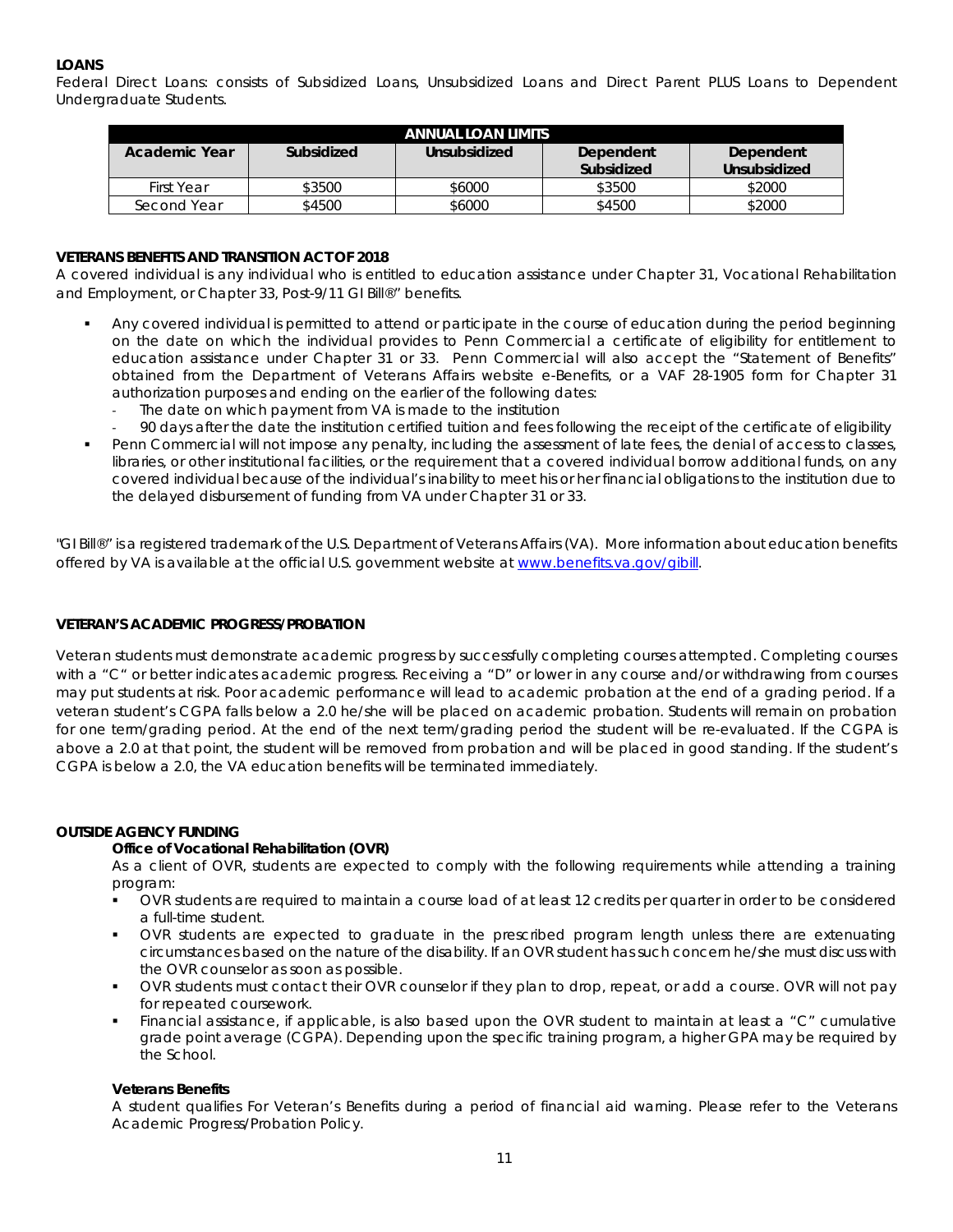# *Trade Readjustment Act (TRA)*

A student qualifies for TRA benefits during one period of financial aid warning.

# *Other Aid*

Any financial aid will be administered in accordance with the regulations for that particular aid program. Refer to the Satisfactory Academic Progress (SAP) policy.

# **HOW TO APPLY FOR FINANCIAL AID - FREE APPLICATION FOR FEDERAL STUDENT AID (FAFSA)**

Students who want to apply for federal aid (and state aid, if applicable) must complete a Free Application for Federal Student Aid (FAFSA) each academic year. This application is available on-line at [http://studentaid.gov.](http://studentaid.gov/) FAFSA applications are processed through the United States Department of Education and all information is confidential. Penn Commercial's school code is 00490200.

# **FAFSA VERIFICATION**

Any student whose application is selected for verification must provide the requested documentation to the Financial Aid Department within 30 days of notification. Payment of financial aid funds may be delayed if the following information is not submitted in a timely fashion:

- Signed copy of parent's Federal Income Tax Return (1040, 1040A, etc.) or Tax Return Transcript
- Signed copy of student's Federal Income Tax Return (1040, 1040A, etc.) or Tax Return Transcript
- IRS non-filing statement and/or W2's
- Documentation of untaxed income (Social Security Benefits, Welfare, Child Support, etc.)
- Verification Worksheet indicating household size (form provided by the financial aid office)
- Other documentation specified by the Financial Aid Office

This documentation will be used to compare what was submitted on the FAFSA. If you have any questions about this policy, please see the Financial Aid Department.

## **Comment Codes / Conflicting Information**

Students may be required to provide additional documentation to resolve comment codes or conflicting information on their FAFSA applications. This documentation may include social security card, birth certificate, passport, marriage license, etc. If flagged by the Department of Education for Unusual Enrollment History the student may be required to provide college transcript(s). The Financial Aid Department will notify the student if further documentation is required. Each student is given a clear explanation of the forms and other documentation needed to verify an application. The student will be given a reasonable length of time to supply the required information. If the student fails to provide documentation, Penn Commercial will be unable to process financial aid and payment arrangements must be made.

## **DISBURSING FUNDS**

Funds will be applied directly towards tuition and fees. Any overage that occurs will be paid to the student per Federal regulations. Disbursement of funds occurs at designated payment periods for each program. Payment periods vary by program.

## **TO CONTINUE RECEIVING FINANCIAL AID**

The student must make satisfactory academic progress (SAP) to continue receiving financial aid funds. Academic progress is verified prior to disbursement of financial aid. The Satisfactory Academic Progress policy is in the School Catalog. Financial aid is NOT automatic. The student must reapply each award year by going to [http://studentaid.gov.](http://studentaid.gov/) The student will be notified by the Financial Aid Department when a new application should be submitted.

# **HOW REFUNDS AFFECT FINANCIAL AID**

The following explains policies on refunds to financial aid programs for students who withdraw from school. The School Catalog gives a detailed explanation of how tuition and fee charges are calculated when a student withdraws. The amount of financial aid that is retained in the event of withdrawal is based on the U.S. Department of Education regulations. The school may be required to return funds leaving a balance that must then be paid by the student.

Refunds must be returned to the Federal Student Aid programs in the following order:

- Federal Direct Unsubsidized Stafford/Ford Loan
- Federal Direct Stafford/Ford Loan
- Federal Direct PLUS Loan
- Federal Pell Grant
- Federal Supplemental Educational Opportunity Grant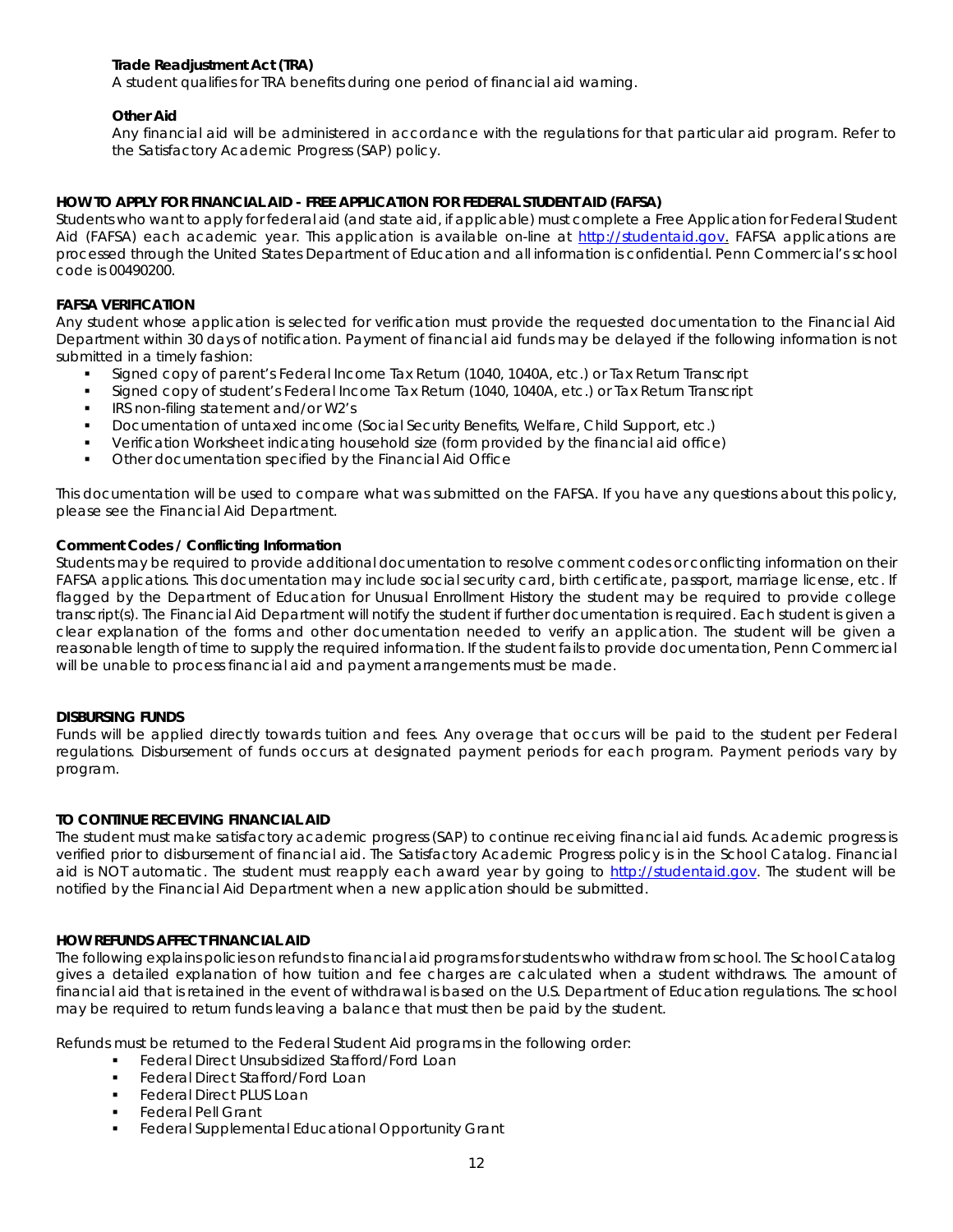If excess financial aid funds have been disbursed, the student may have received an overpayment that must repaid. The student will not be able to receive Federal financial aid at any other school until the overpayment is resolved. Penn Commercial withholds official academic transcripts on students owing overpayments or a balance to the school.

# **YOUR RIGHTS AS A FINANCIAL AID RECIPIENT**

- Any information regarding your application for aid is protected by the Student Privacy Act and is kept confidential
- If you have questions about how your aid eligibility was determined, contact the Financial Aid Department
- If you have questions about "if" your family experiences financial difficulty which you feel would affect and perhaps increase your eligibility for aid (disability, death, unemployment, divorce, etc.) you may present documentation of these circumstances. At that time, your application for aid may be reconsidered, if funds permit.
- Students who do not meet satisfactory academic progress (SAP) and are able to document mitigating circumstances, may appeal the suspension of financial aid eligibility.

# **BORROWER INFORMATION**

## **REPAYMENT**

Repayment begins six months after the student graduates or is enrolled less than half time. This period is called a grace period. Repayment begins after the grace period. Any payments made during the grace period will reduce the loan balance and interest. The monthly payment is based on the amount borrowed for the Federal Direct Subsidized and Unsubsidized loans. During the exit counseling a[t http://studentaid.gov](http://studentaid.gov/) repayment information will be displayed. The minimum monthly payment is \$50 on Direct Loans.

#### **INTEREST**

No interest is charged on the Federal Direct Subsidized Loan until six months after the student graduates or is enrolled less than half time. Interest is charged on the Federal Direct Unsubsidized Loan starting from the first disbursement.

#### **PAYMENTS**

Payments to Federal Direct Subsidized, Unsubsidized, and Plus Loans are paid directly to the Department of Education loan servicer. The address and telephone number of the servicer handling the loan can be found at[: http://studentaid.gov](http://studentaid.gov/) and is covered during online exit counseling. For questions on Federal Direct Subsidized, Unsubsidized, and Plus Loans contact the U.S. Department of Education Student Loan Support Center at: 1-800-557-7394.

#### **DEFERMENT / FORBEARANCE**

Under certain circumstances, the student may qualify for a deferment or forbearance on the loan. During a deferment, no payments are required and interest does not accrued on the Subsidized loan. Interest will continue to accrue on the Unsubsidized loan. During forbearance, payments are postponed or smaller payments can be made temporarily. Interest accrues on all educational loans during a forbearance.

#### **OTHER SPECIAL REPAYMENT CASES**

The Department of Education understands there may be situations that make loan repayment difficult. The student can apply for a delayed or reduced repayment schedule based upon documentation of extraordinary circumstances. Interest continues to accrue during this period.

## **LOAN CONSOLIDATION**

The student can apply for a loan consolidation to combine loans together into one payment and possibly lower the payment amount. Loans are consolidated at the weighted average interest rate rounded to the nearest whole percentage. The monthly payment may be lower and the student will only have one payment. Be aware that the number of years of repayment may increase and it can also increase the interest. Loans are consolidated through an application submitted at [http://studentaid.gov.](http://studentaid.gov/)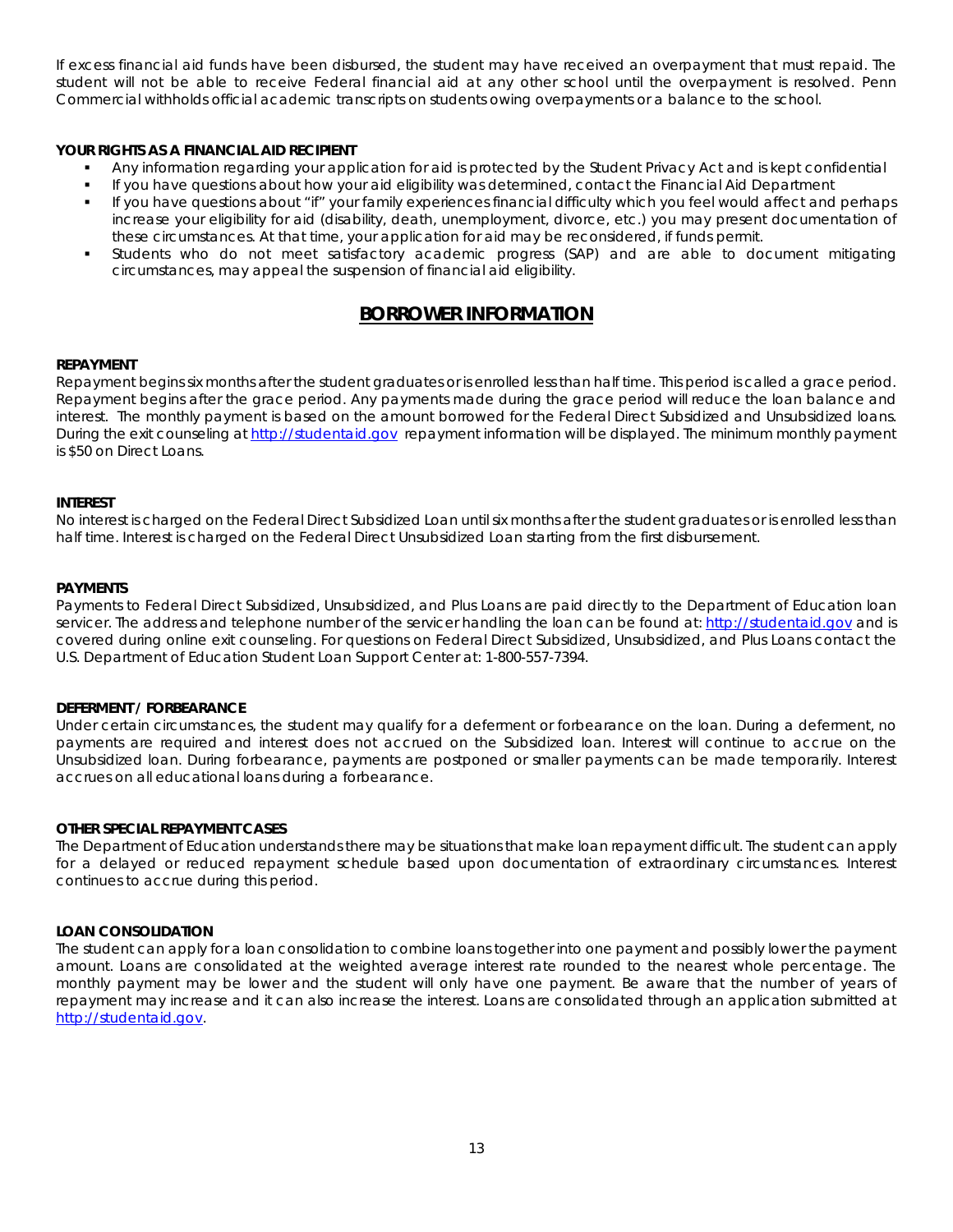## **LOAN CANCELLATIONS**

Teaching in low-income schools, serving the disabled, Head Start programs, military service in hazardous areas and Peace Corps Service (applicable only to loans to new borrowers after July 1, 1987) may qualify for a partial cancellation. The student's Federal loan obligation will be discharged upon death or approval of permanent disability. In certain circumstances, military personnel may have their loans repaid by the Secretary of Defense in accordance with Section 902 of the Department of Defense Authorization Act of 1981.

# **NATIONAL STUDENT LOAN DATA SYSTEM (NSLDS)**

The National Student Loan Data System (NSLDS) is the U.S. Department of Education's central database for student aid. NSLDS receives data from schools, guaranty agencies, the Direct Loan program, and other Department of ED programs. NSLDS student/parent access provides a centralized, integrated view of Title IV loans and grants so that recipients of Title IV Aid can access and inquire about their Title IV loans and/or grant data. [www.nslds.ed.gov.](http://www.nslds.ed.gov/)

## **STUDENT RESPONSIBILITIES**

The student should notify their loan servicer of a name or address change. Students are required to complete loan entrance counseling when they first apply and exit counseling upon leaving school. The student is responsible for paying back their loans. Past due accounts are referred to the Department of Education and the Internal Revenue Service. Law requires that the Department of Education release information on students with poor payment records to credit bureaus throughout the country. Overdue payments obligate the student for additional fees and legal costs if a legal suit is filed for collection.

## **DEFAULT PREVENTION AND MANAGEMENT PLAN**

Penn Commercial has determined that administering a default prevention and management plan provides all of our students with activities, techniques, and tools designed to promote student success when borrowing loan funds and to help reduce delinquency and default in the William D. Ford Federal Direct Loan program. Penn Commercial has implemented default prevention and management activities, some through a third party, that include: entrance counseling, financial literacy for borrowers, communication across campus, exit counseling, and timely and accurate enrollment reporting.

# **RELATED WEBSITES**

[www.penncommercial.edu](http://www.penncommercial.edu/) Information on school Accreditation, Resources, Programs, etc.

[http://studentaid.gov](http://studentaid.gov/) To learn about Federal Student Aid

[http://studentaid.gov](http://studentaid.gov/) Applying for Aid

[www.fastweb.org](http://www.fastweb.org/) Finding scholarships to help with school

[www.finaid.org](http://www.finaid.org/) Student guide to Financial Aid

<https://benefits.va.gov/gibill/>

Website for Veterans and funding their education and training

[www.nslds.ed.gov](http://www.nslds.ed.gov/) National Student Loan Data System for loan information

[http://studentaid.gov](http://studentaid.gov/) Federal Student Loan Information

[www.nces.ed.gov/collegenavigator](http://www.nces.ed.gov/collegenavigator)

U.S. Department of Education National Center for Educational Statistics